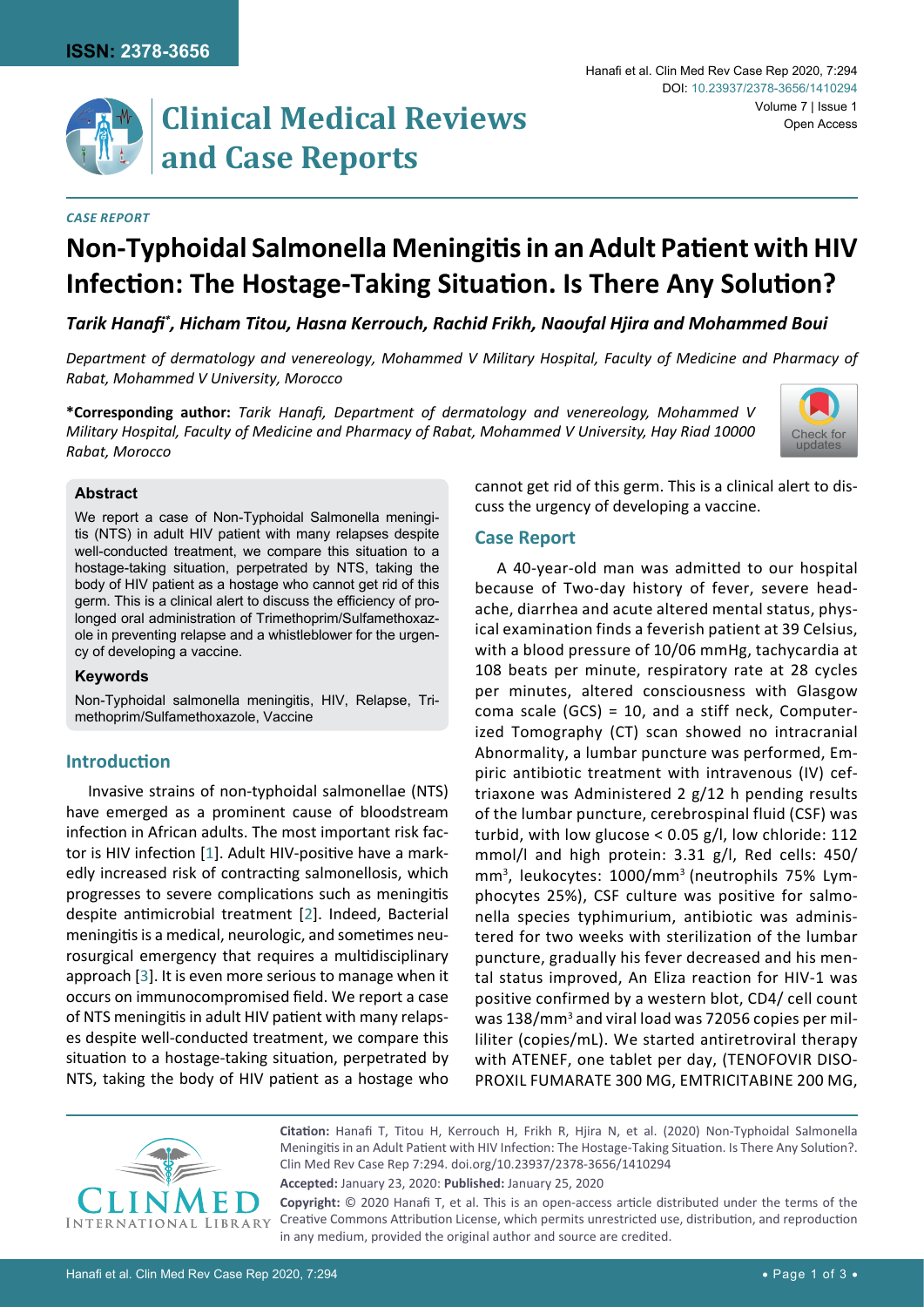EFAVIRENZ 600 MG). The patient remained afebrile for two weeks after stopping the antibiotic therapy, suddenly, he made a first relapse, he presented fever at 40 C, with severe headache and disturbances of consciousness, CSF was positive for salmonella spp, he was treated with ceftriaxone, this time used for four weeks with good evolution, three weeks after stopping the antibiotic therapy, he presented a second relapse, which was treated this time with ceftriaxone for four weeks followed by Trimethoprim/Sulfamethoxazole TMP-SMX 20 mg (TMP)/kg/J for three months, the patient did not relapse during a two-year follow-up.

## **Discussion**

Invasive and recurrent salmonella infections are recognized as pathologies defining the AIDS stage in HIV-positive patients [[4\]](#page-1-3). Studies of NTS meningitis in HIV-positive patients have been limited and Focal complications have rarely been reported, in a Spanish study, Ten of 38 HIV-infected patients with salmonellosis documented over a period of 9 years had focal suppurative complications [[5\]](#page-1-4), it's even rarer for meningeal localization, with only one case out of ten patients, who presented with salmonella Choleraesuis meningitis with CD4 lymphocyte count =  $162/\text{mm}^3$ , one year before admission, the patient died 24 hours after admission to a septic shock, despite antibiotic treatment with combination of cefotaxime and ampicillin. In 2011, a literature review proposed by Belloso, et al. [[6](#page-1-5)] had only found ten cases of NTS meningitis reported in the literature, incriminated serotypes were: Salmonella Enteritidis (4), Typhimurium (2), Choleraesuis (1), Heidelberg (1), Group D (1) and Infantis (1). In Africa, we found only one series [\[7](#page-2-4)], reported in South Africa with 62 cases of NTS meningitis in HIV positive patients, 32 cases with salmonella typhimurium, and only 45 cases over 15-years-old, this study concluded that NTS meningitis in South Africa is highly associated with HIV in adults, and with Salmonella Typhimurium ST313.

The mortality rate is high = 50% [[6](#page-1-5)], and altered mental status was described as a risk factor for mortality [[7](#page-2-4)[,8\]](#page-2-5), that was the case in our patient with a GCS at 10, without leading to the death probably thanks to early antibiotic therapy.

Relapses were observed in 64% [[2\]](#page-1-1), in some cases, up to five times, in only three months for the same patient [\[6](#page-1-5)], in our case we noted only two relapses, These relapses compared in our study to a hostage-taking situation are explained by recent pathogenic elements, indeed, three key defects [[1\]](#page-1-0) that contribute to the pathogenesis of invasive non-typhoidal salmonellae in HIV-positive people have been recently described, that include the Loss of interleukin 17-producing CD4 T cells from the gut mucosa in HIV, an Humoral defect in HIV and the third key which

is most interesting for our case, is the Cellular cytokine dysregulation and attenuation of proinflammatory responses during intracellular co-infection with HIV and invasive non-typhoidal salmonellae which leads to, intracellular sanctuary site of persistence, Salmonella can escape killing by these phagocytes and survive and multiply within them, giving rise to chronic infections [\[9](#page-2-0)].

Therapeutic failures are usually associated with persistence and incomplete clearance of the infection, the recommended treatment is third generation cephalosporins, with or without a fluoroquinolone over a prolonged period up to four weeks given the risk of relapse [\[10](#page-2-1)].

In cases where these drugs cannot be afforded, cotrimoxazole may be considered. In our case we believe that the oral administration of TMP-SMX extend over three months, was efficient in preventing relapse as has been mentioned by some authors [[11](#page-2-2)].

Despite the limited number of cases in the literature, we think that NTS meningitis in HIV-positive African patients is underdiagnosed, especially in resource-poor countries with high rates of HIV and lack of laboratories. We really believe that There is an urgent need for development and implementation of vaccine [[1,](#page-1-0)[12](#page-2-3)].

## **Conclusion**

This is a clinical alert to discuss the efficiency of prolonged oral administration of Trimethoprim/ Sulfamethoxazole in preventing relapse and a whistleblower for the urgency of developing a vaccine. Further studies would be required to demonstrate whether our patient was actually released from NTS by the association of Trimethoprim/Sulfamethoxazole.

### **References**

- <span id="page-1-0"></span>1. [Nicholas A Feasey, Gordon Dougan, Robert A Kingsley,](https://www.ncbi.nlm.nih.gov/pmc/articles/PMC3402672/)  [Robert S Heyderman, Melita A \(2012\) Invasive non-ty](https://www.ncbi.nlm.nih.gov/pmc/articles/PMC3402672/)[phoidal salmonella disease: An emerging and neglected](https://www.ncbi.nlm.nih.gov/pmc/articles/PMC3402672/)  [tropical disease in Africa Gordon. Lancet 379: 2489-2499.](https://www.ncbi.nlm.nih.gov/pmc/articles/PMC3402672/)
- <span id="page-1-1"></span>2. [Subramoney EL \(2015\) Non-typhoidal Salmonella infec](http://www.samj.org.za/index.php/samj/article/view/10018/0)[tions in HIV-positive adults. South African Medical Journal](http://www.samj.org.za/index.php/samj/article/view/10018/0)  [105: 805-807.](http://www.samj.org.za/index.php/samj/article/view/10018/0)
- <span id="page-1-2"></span>3. [Van de Beek D, de Gans J, Tunkel AR, Wijdicks EF \(2006\)](https://www.ncbi.nlm.nih.gov/pubmed/16394301)  [Community-acquired bacterial meningitis in adults. N Engl](https://www.ncbi.nlm.nih.gov/pubmed/16394301)  [J Med 354: 44-53.](https://www.ncbi.nlm.nih.gov/pubmed/16394301)
- <span id="page-1-3"></span>4. [Benson CA, Kaplan JE, Masur H, Pau A, Holmes KK \(2004\)](https://www.ncbi.nlm.nih.gov/pubmed/15841069)  [Treating opportunistic infections among HIV-infected adults](https://www.ncbi.nlm.nih.gov/pubmed/15841069)  [and adolescents. MMWR 53: 1-112.](https://www.ncbi.nlm.nih.gov/pubmed/15841069)
- <span id="page-1-4"></span>5. [Fernández Guerrero ML, Ramos JM, Núñez A, Cuenca](https://www.ncbi.nlm.nih.gov/pubmed/9314463)  [M, de Górgolas M \(1997\) Focal infections due to non-typhi](https://www.ncbi.nlm.nih.gov/pubmed/9314463)  [Salmonella in patients with AIDS: Report of 10 cases and](https://www.ncbi.nlm.nih.gov/pubmed/9314463)  [review. Clin Infect Dis 25: 690-697.](https://www.ncbi.nlm.nih.gov/pubmed/9314463)
- <span id="page-1-5"></span>6. [Belloso WH, Romano M, Greco GS, Davey RT, Perelsztein](https://www.ncbi.nlm.nih.gov/pubmed/21772932)  [AG, et al. \(2011\) Recurrent meningitis and subarachnoid](https://www.ncbi.nlm.nih.gov/pubmed/21772932)